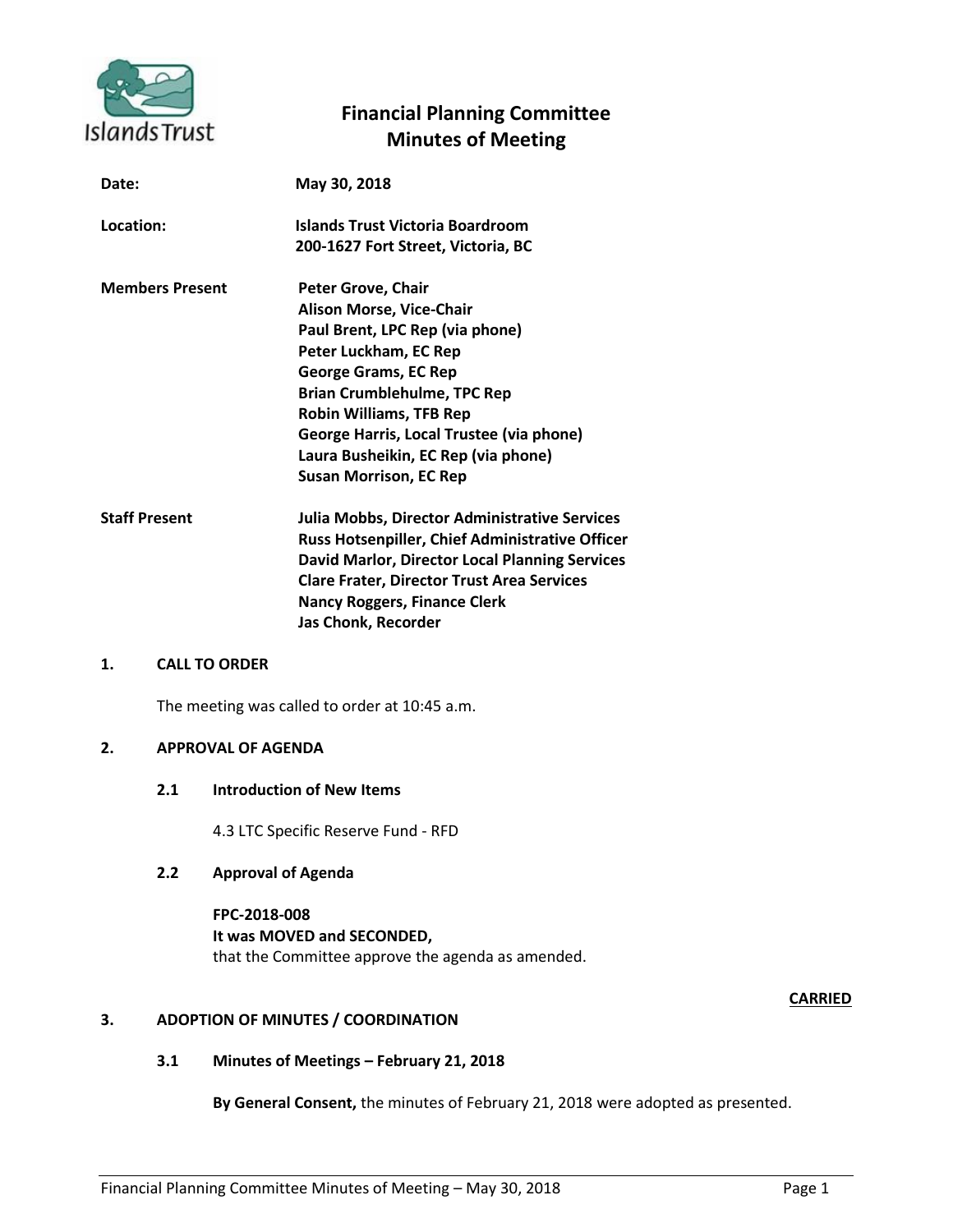## **3.2 Follow up Action List**

Director Mobbs provided an update on each of the items in the follow up action list.

CAO Hotsenpiller provided update on Council Committee system that is going to June Trust Council meeting.

## **4. TRUST COUNCIL BUSINESS**

## **4.1 March 31, 2018 Audited Financial Statements - RFD**

#### **FPC-2018-009**

## **It was MOVED and SECONDED,**

that Financial Planning Committee receives the audited financial statements of the Islands Trust including the Statement of Financial Position, the Statement of Operations, the Statement of Changes in Net Financial Assets, and the Statement of Cash Flows for the year ended March 31, 2018, and forwards them to Trust Council for approval.

**CARRIED**

## **4.2 Financial Planning Committee Work Program**

Staff to update the Financial Planning Committee's top priorities and forward the amended work program to June Trust Council.

## **4.3 LTC Specific Reserve Fund: Approval and Initial Funding**

Paul Brent noted that he wants the minutes to reflect that he is opposed to using the LTC Reserve Fund to increase staffing.

#### **FPC-2018-010**

# **It was MOVED and SECONDED,**

that the Request for Decision "LTC Specific Reserve Fund: Approval and Initial Funding" as amended be forwarded to the June 2018 Trust Council meeting.

#### **CARRIED**

# **5. BUSINESS**

# **5.1 2017/18 Financial Results - Briefing**

The briefing provides an analysis of actual expenditures compared to budget for the fiscal year ended March 31, 2018. Briefing was received as information.

# **5.2 FPC Section of 2017/18 Annual Report - RFD**

#### **FPC-2018-011**

# **It was MOVED and SECONDED,**

that the Financial Planning Committee approves the attached text for inclusion in the 2017/18 Annual Report as amended for approval by Trust Council and submission to the Minister of Municipal Affairs and Housing.

**CARRIED**